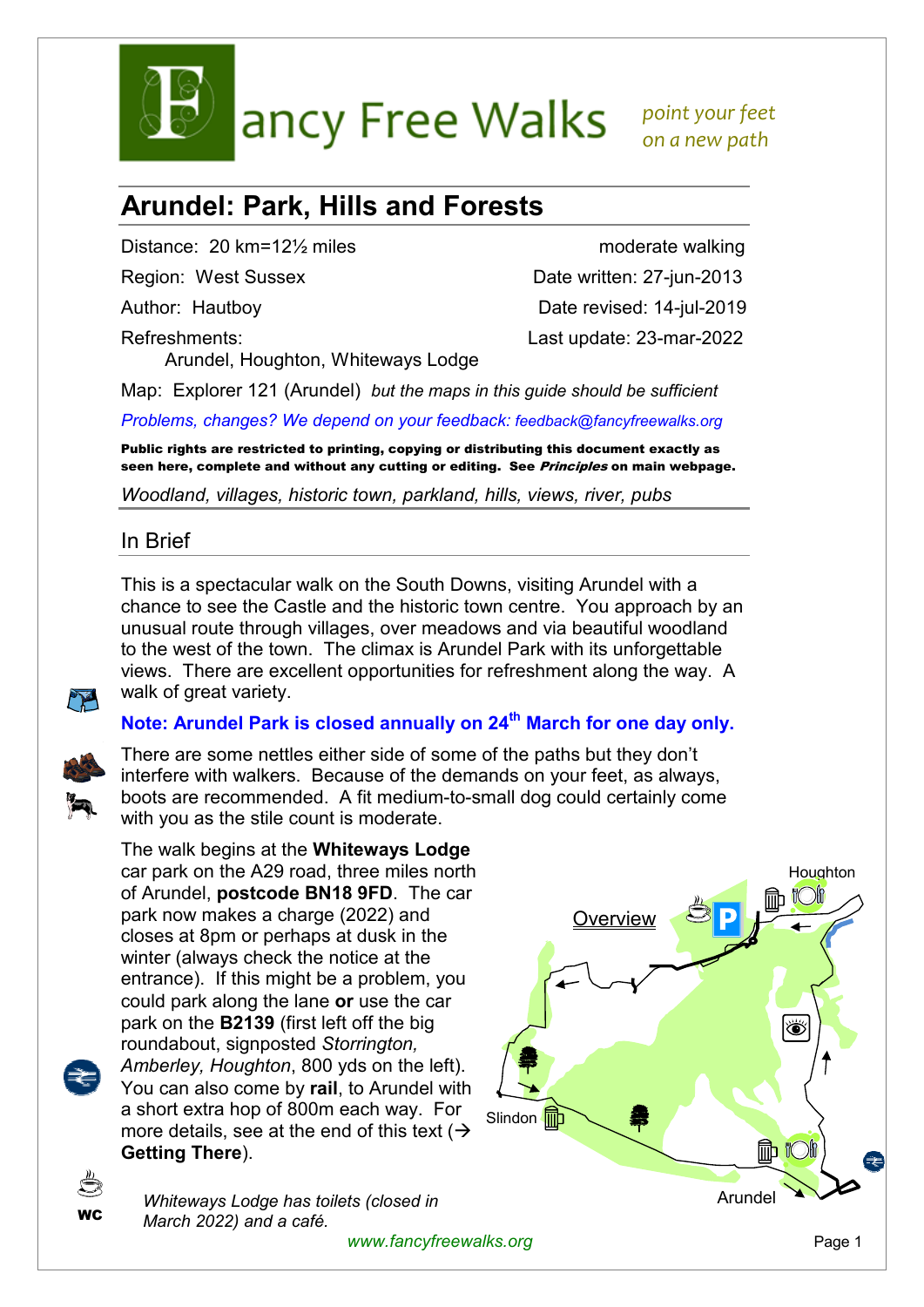# The Walk

## Leg 1: Whiteways Lodge to Slindon 6½ km=4 miles

 $|1|$  The start of this walk gives you the opportunity to see a little of the great Houghton Forest and is a little tricky. After that it is very straightforward. If you fear getting lost, simply go **south** and turn **right** on the narrow tarmac lane into Madehurst (see grey line in mini-map). [Aug 2020: **woodland stripped and demolished** by forestry: for now, you may have no choice but to take the tarmac.] Go to the **back** of the café, past the covered seating area, and 20m down the grass, under tall ash trees, onto a twisty path through the woods. In 15m, turn **left** on a path that runs **just inside** the wood. Keep **left** as



you go under tall beeches. After a nettly 50m, you pass the remains of some fence posts. After a further 80m, you reach a T-junction with another path, under more tall beeches. Turn **right** and, in 10m, turn **left** to regain your direction, on a clear woodland path. In less than 150m, keep **right** as you pass a wooden bench on your left. 20m after the bench, there is a fork. Take the **left** fork, the more level option. The path winds through woodland and finally curves right down to a wide forester's track. Turn **left** on the track to reach immediately a metal barrier, an FC notice and a small parking spot.

 2 You could now simply turn **right** along the quiet lane to Lower Farm but, as this is FFW, it would be a shame to miss some more handsome woodland.



Cross straight over the lane to a narrow path opposite into woods and immediately turn **right** on a narrow path parallel to the lane. The path veers left away from the lane and shortly, 100m since you crossed the lane, you see a bank and a path on your right. Turn **right** here, down the bank, on another clear winding path through beautiful woodland, once more parallel to the lane. In 250m, your path goes through an old coppice and reaches a T-junction before a meadow visible ahead. Turn **right** to return to the lane and turn **left** on it. The lane comes out of the trees and bends right past Lower Farm (a bad name as it has no cattle). You pass flint cottages in the scattered hamlet of Madehurst. Nearly 200m after the cottages, uphill, just before the lane curves right, take a narrow signposted footpath **left** up a bank and through a new metal kissing-gate. *Don't miss this turn!* 

 $|{\bf p}|$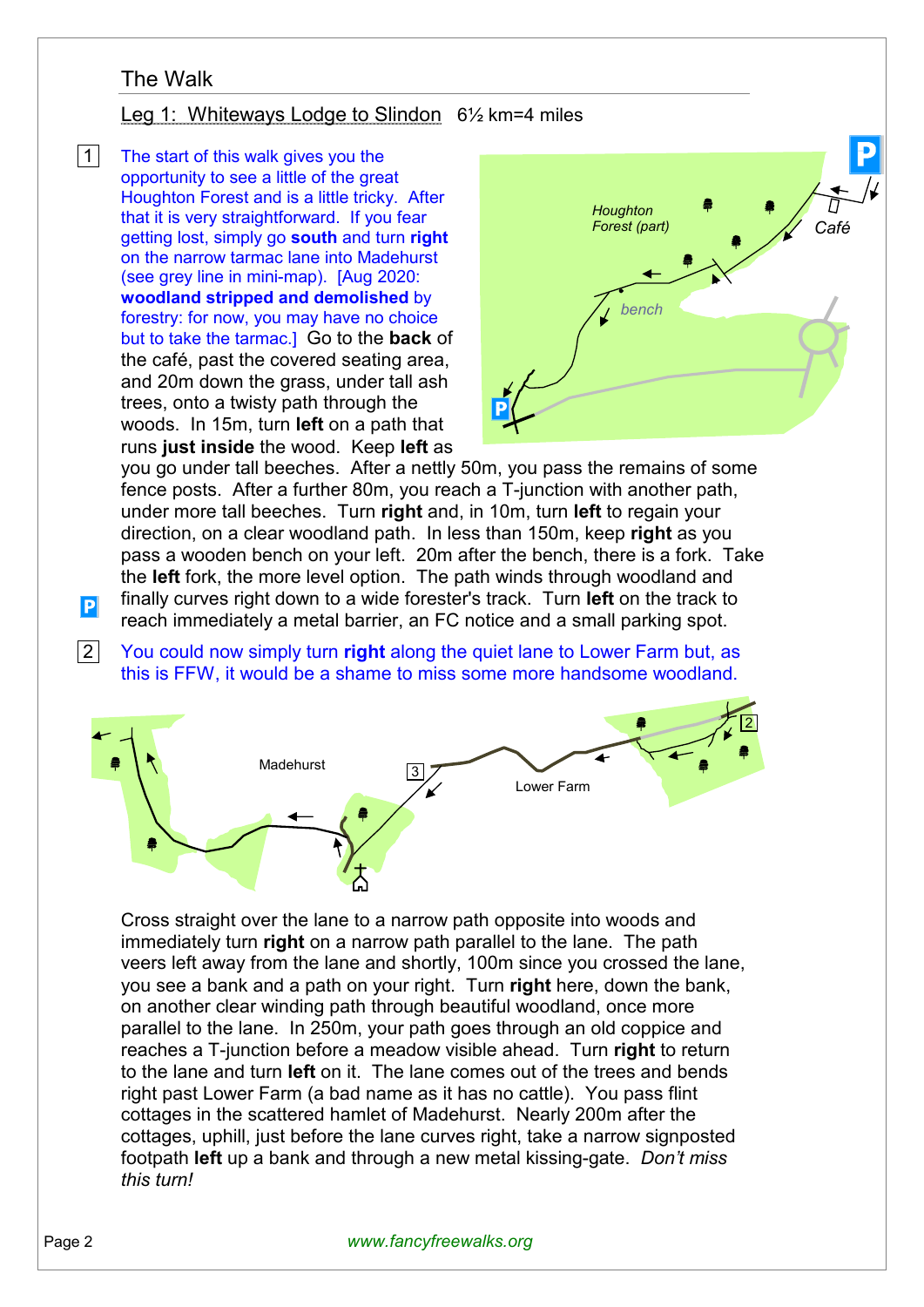$3<sup>1</sup>$  Immediately veer slightly right and go diagonally across the grassy meadow. passing under wires. *You have views left to Fairmile Bottom.* Head for a metal gate in the trees ahead. There, go over a stile beside the gate onto a straight woodland path. A short track takes you out to a lane. Your route is **right** on the lane. *But first a short detour along the lane to the left will take you to*  太 *the tiny isolated church of Mary Magdalene, perfectly appointed with two bells, an organ and vaulted roof.* Having turned right on the lane (or returning from visiting the church) go down the lane for 50m to where it bends right. Here, turn **left** on a private road to New Barn Farm, marked as a footpath. At a junction of tracks, go straight ahead on a tarmac drive. *The field on your right is adorned with three noble cedars in a line.* The drive curves right uphill and enters trees. Avoid several tracks left to *Dale Park House*. After passing a house on your right, at a junction, avoiding a stony track ahead, turn **left**.

 4 Where the drive bends right to *Homewood House*, keep straight on on a stony track. You come out of the trees I ( with sudden great views ahead. At a junction of farm tracks, go **right** and over a stile beside a large metal gate. Keep straight ahead down the meadow following wires and keeping a fence on your right. The field edge elbows a fraction left beside a maple woodland, thus leaving the wires. As you pass a marker post, continue straight ahead across the grass to reach a large wooden gate under beeches. Go over a stile beside the gate to enter the wonderful Dencher Wood. In 40m, at a 3-way fingerpost, keep straight ahead, now on a superb straight path through the wood. The trees are mature beeches, but mottled with yews and other evergreens. 20m before the end of the wood, with an open meadow ahead, turn **right** at a

۱۶



fingerpost on another path, just inside the wood.

 $|5|$  The footpath eventually descends and emerges to continue straight ahead on a narrow path beside a field on your right. In 20m you encounter a 3 way fingerpost. Take the **right** fork, the wider path, which soon runs beside the field again. It rises through trees to a fingerpost at a T-junction with a bridleway. Turn **right** on the green hillside. In 40m you come to the meet of several grass paths. On your right is a fingerpost and a small wooden gate leading into a field. On your left is a bench seat under trees, perfect for a picnic. Turn **sharp left** before the seat: not the path that curls round close to bench under the trees, but the path just to its left which goes straight diagonally uphill into trees. In 30m, keep **right** on the main path into Baycombe Wood. In 20m you are joined from the right by another path. At the top of the rise, a farm track joins from the left, after which you go between fields in the open. *The Isle of Wight and Chichester Cathedral are visible ahead to the right, with a bench to admire them from. The large house is Slindon College, an independent school.* Continue between pastures, down to

www.fancyfreewalks.org **Page 3**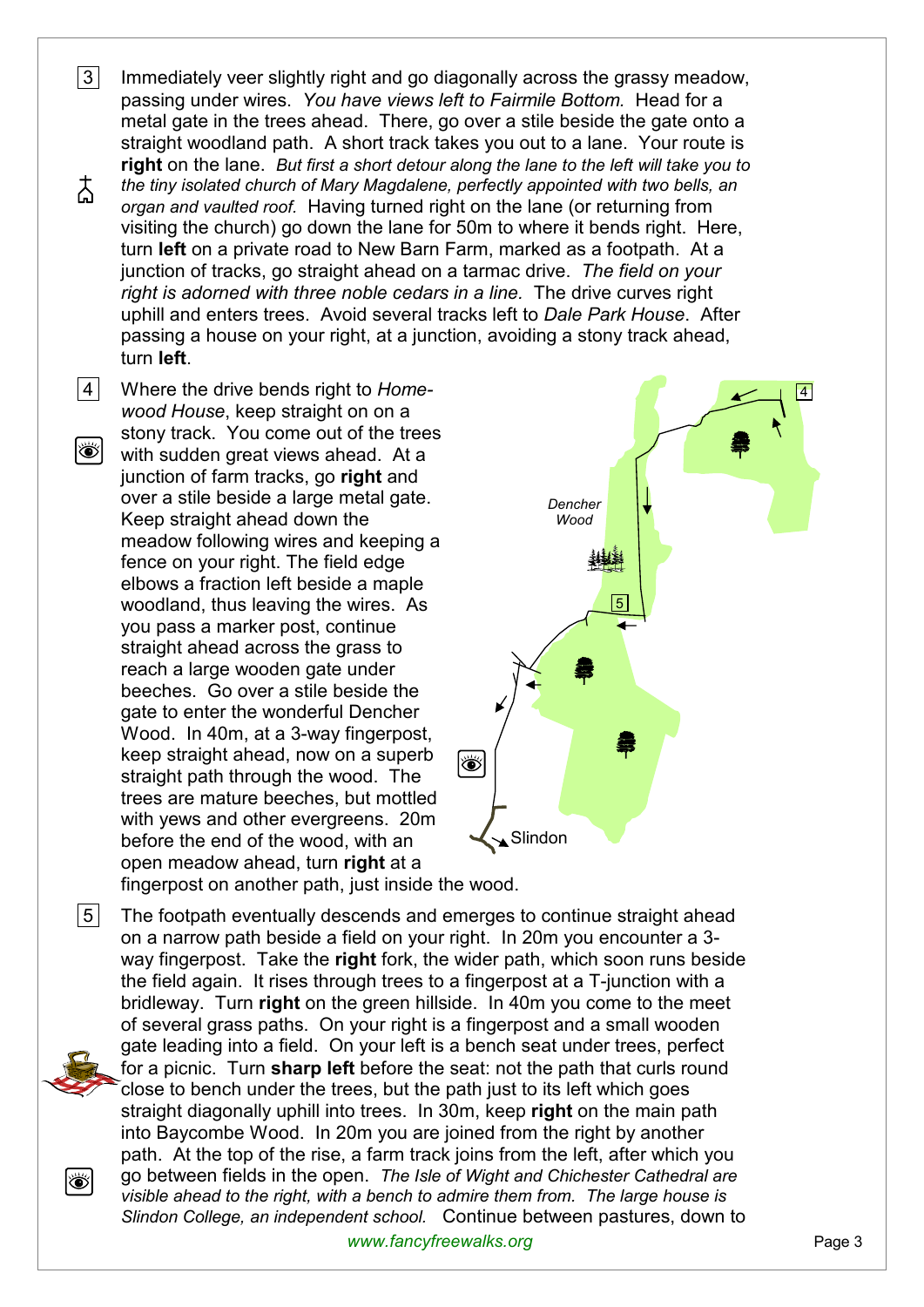a double wooden gate in the village of Slindon. Continue straight ahead on Mill Lane to the centre of the village.

*Welcome to the seaside! Well, in the middle ages, the sea was 30-40m higher and would have been lapping the fields opposite. Slindon goes back much further, to the early stone age, through the bronze age, and all the fields around were shaped from that time. King Caedwalla of the West Saxons gave Slindon in 686 to the See of Canterbury and it became the archbishop's favourite hunting ground. St Mary's church was begun in 1106. Archbishop Stephen Langton, a mediator for the Magna Carta, died here in 1228. (See the "Friday Street" walks of this series in the Surrey region.) The church is notable for its perfect wooden effigy, probably of Sir Anthony St Leger who died in 1539. One of Slindon's claims to fame was in developing the game of cricket.* 



## Leg 2: Slindon to Arundel 6 km=4 miles

 1 Your route is **left** along the road. *But first you may wish to make a small detour right to see the Pottery and, a little further on, the church.* You pass thatched and flint cottages. Where the road bends right, keep straight on on a driveway and, at the end, go through a wooden gate, across a playground and through another wooden gate. Cross a farm track and keep straight on between pastures beside a fence on your right. A small metal gate takes you by the fence of Highfield house on your left. At the end, go down steps to the main A29 road. Cross carefully straight over to a signpost and kissing-gate on the other side. *But, for a refreshment break,*  ΠĪΦ *"The Spur" pub is on your right, just past a garage. It has a pretty garden and serves light lunches. It also boasts a skittle alley and is open all day.*

 $|2|$  Go through a modern kissing gate, down steps, across the grass, through a metal kissing-gate and down steps into woods. Go quickly through another kissing-gate, down a meadow of tall grass, through a kissing-gate and through attractive woodland to reach a crossing bridleway. Turn **right** on the bridleway, a wide woodland trail, soon going gently uphill. You come through a mixed wood with some majestic conifers. After more than 500m, you meet a 3-way fingerpost where a bridleway meets you from the right. Your path rises through yews into an area of pits and steep banks in West Stubbs Copse, leading in 50m to a 3-way junction. Ignore the path sharp left but take the **left** fork, running between steep banks, brushing past a marker post on your left. In 70m, your path goes by a metal barrier in a lighter area on an excellent wide path. You pass minor junctions and a 2-way fingerpost until, after 500m, a broad gravel track joins from the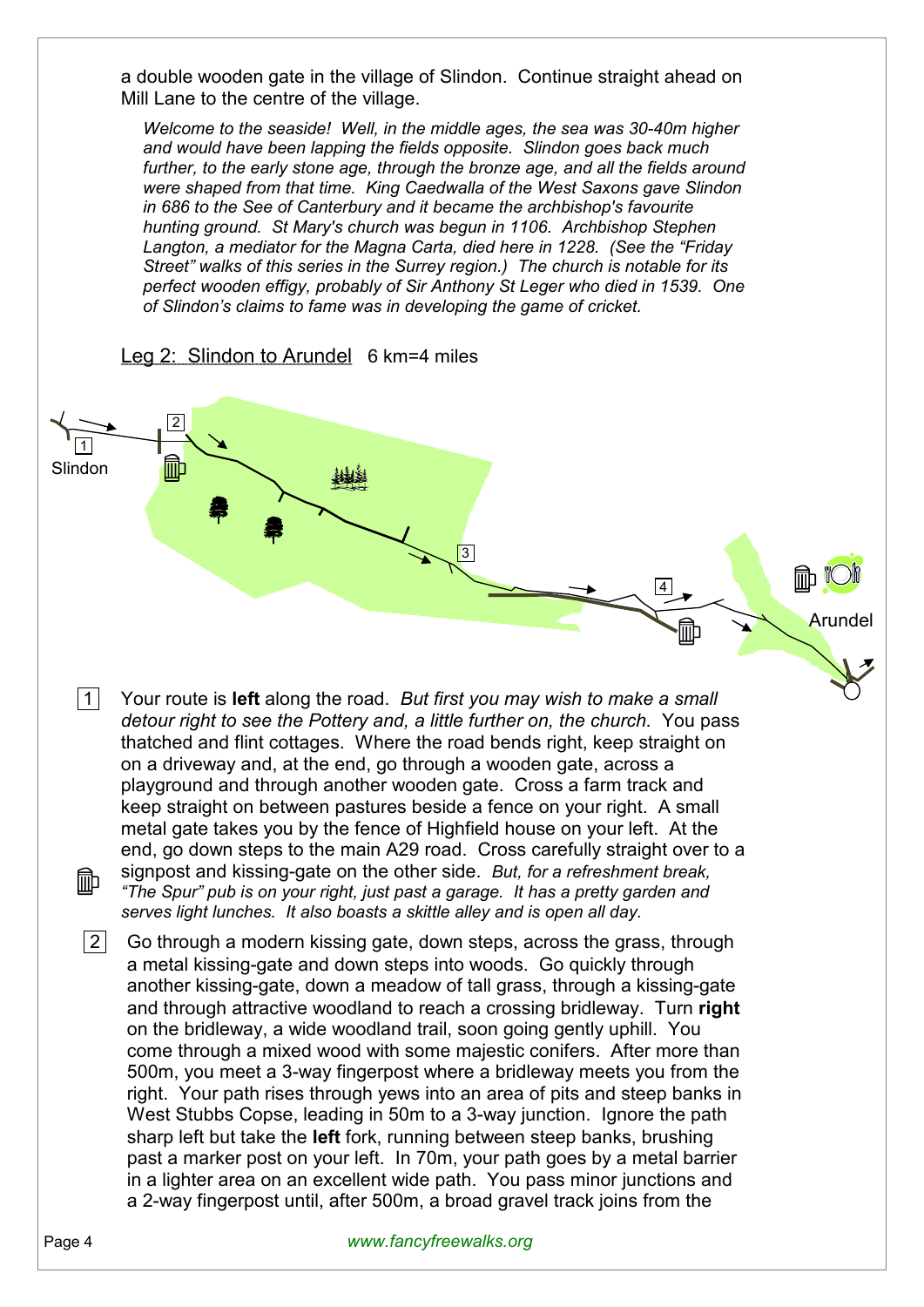right as you pass a series of timber stacks. Where the track bends left 150m later, leave it to continue straight on on a narrower forest path. [Aug 2020: these paths are sometimes used by the military: you may need to pause to let them they pass.]

 3 Your path enters a part of the forest which shows much recent forestry work and, in 350m, you see a 3-way fingerpost on your right. Keep straight on here, ignoring the right fork. Your path gets gradually nearer to the main A27 road. In 400m, the path ends close to the road. Go **left** here through a small wooden gate and turn **right** on a permissive horse path beside the field on your left. In 400m, you pass a junction with a drive on your left. Keep straight on, still parallel to the road. The track curves left and then right past the entrance to a large house, and reaches a junction of tracks near the road. Your route is **straight ahead** on a concrete track leading to Park Farm (the *No Entrance* sign is only for cars). *But, on the right, by the roadside, you will find the "White Swan", a large inn and modern pub/diner with a terrace at the front which offers a warm welcome.*

4 Continuing ahead on the concrete track, when you reach the farm buildings, ignore a driveway on the right and continue beside the buildings. Just 30m after them, go over a stile on your **right**, diagonally across the pasture and through a large metal gate in the corner. Continue along the left-hand side of the next meadow into the far corner where there is a tall oak. Go over a stile here into woods. Immediately, at a fingerpost, keep ahead on a bridleway coming from the left. Follow this pleasant woodland trail (now resurfaced and dry) for about 600m, passing a hospital bulding. When you finally reach a driveway, turn **right** *(note the wooden falcon)* to reach the main road near a roundabout. Turn **left**, cross the A284 Pulborough Road and take the next road **left**, Maltravers Street marked *Town centre*. The route continues **left** up Parson's Hill and **left** at London road by the Cathedral, but this is by-the-by because you will want to explore the town.

*Arundel is probably the most famous town in Sussex, from Roman times when there was a villa here, through Norman times when Roger de Montgomery was Lord of Arundel and every Norman king visited it, to the Civil War when the Castle changed hands three times. The best approach is from the sea and the Arun estuary where the Castle, the 14th-century church and the Cathedral parade themselves on the horizon against the South Downs. The name "Arun" probably comes from a Celtic word "Arno" meaning to run or flow, but there are other theories. The town's 18th century brick or flint houses are a mixture sandstone, a variety of brick colours, sometimes in geometric patterns, with quoins, brick lintels and arches, the roofs pitched and hipped and covered in hand-made tiles or slate. In the 19th century, Arundel had declined as a port. The Earls of Arundel were the oldest English peerage, created in 1138 and, by marriage, the title has been held by the Dukes of Norfolk, a catholic family, whose seat is the Castle. It was Henry Fitzalan-Howard, 15th Duke of Norfolk, who did much to revive the town in the 19thcentury, building the Catholic church and preserving the town's medieval character.* 

*Arundel Castle was built by the Normans and has been in the hands of the Fitzalans or Howards since 1243, with only a few interruptions. In the Civil War it was half ruined. Duke Henry (as above) re-modelled the Castle in the later 1800s to what you see today. It sometimes masquerades as Windsor Castle in TV and films such as Doctor Who and The Madness of King George.* 

There are so many routes for exploring this historic town, that everyone's will be different. You only need to remember the continuation of this walk: the Catholic Cathedral, and London Road which leads to the Park. Just one suggested route is as follows **(see map overleaf)**. Continue up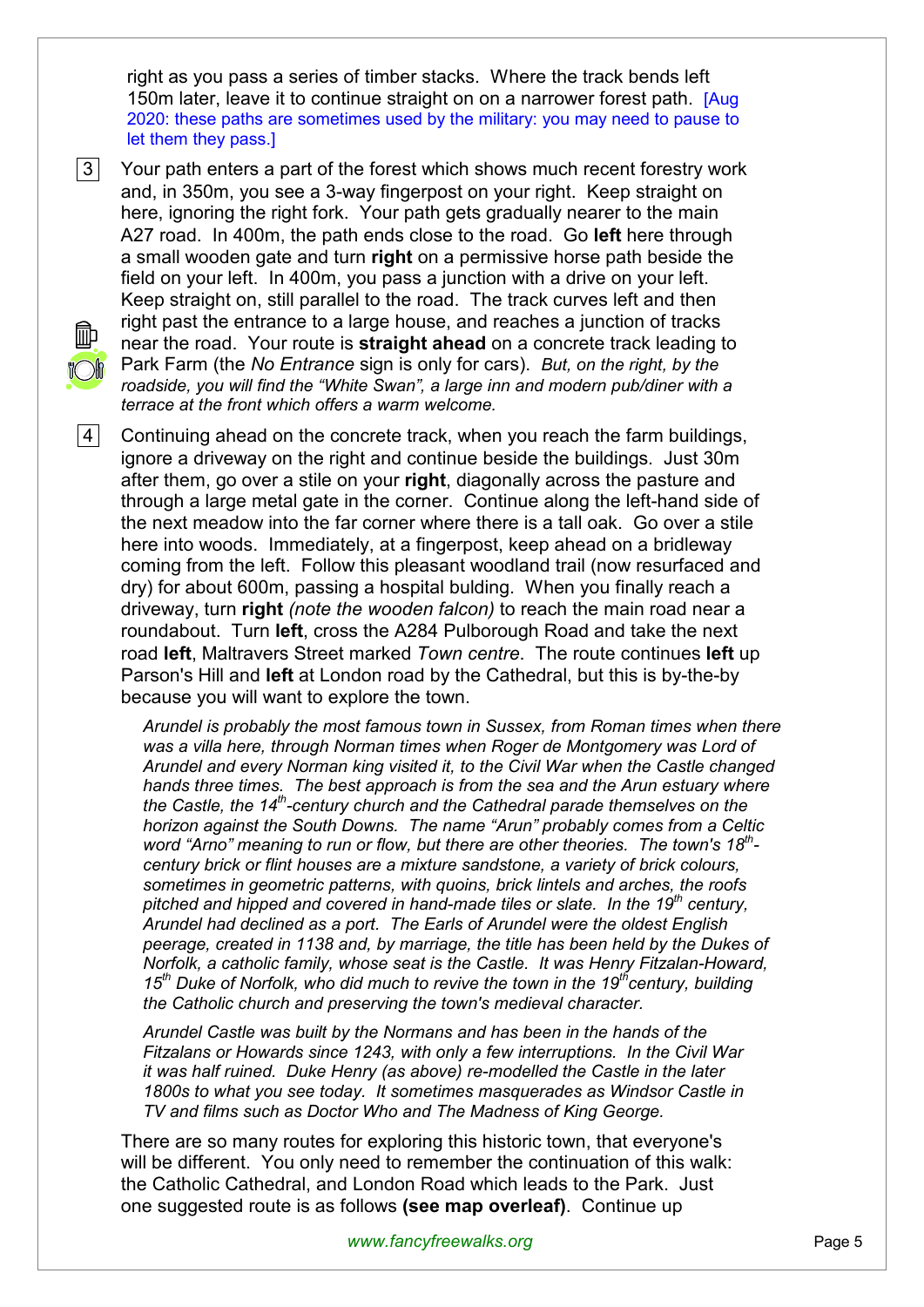Maltravers Street, passing the austere town houses, using the raised pavements. Keep straight on at the "no entry" and turn **right** at the castle wall, down through the High Street with its many shops, pubs and restaurants. If you would like to visit the castle (April through October), continue to before the bridge and turn **left** to the main entrance. Otherwise, after exploring the central shops, go **right** opposite the *Norfolk Arms* (which offers a "Fawlty Towers dining experience") along Tarrant Street where there are many little shops and pubs. The *Kings Arms* (opposite Arun Street) is an ancient pub, now a free house dispensing several real ales, open all day and inviting you to eat your own food. Turn **right** up the

Πīb

cobbled Kings Arms Hill and, at the top, go up Parson's Hill to the Cathedral and turn **left** on London Road.



*Arundel Cathedral was built in 1873, funded by Duke Henry, as the Catholic parish church. It became a cathedral in 1965, as the seat of the Bishop of Arundel and Brighton (Greek "kathedra" means "seat"). Its dedication is to Our Lady but also to Saint Philip Howard, 20th Earl of Arundel. He was a catholic martyr who refused to attend Anglican services during the reign of Elizabeth I and was imprisoned in the Tower with only his dog for company.* 

#### Leg 3: Arundel to Whiteways Lodge 7<sup>1</sup>/<sub>2</sub> km=4<sup>1</sup>/<sub>2</sub> miles

|1| From the Cathedral, continue along London Road, passing the *St Mary's Gate* inn. Where the castle wall curves away on your right, fork **right** on a narrow path leading to a tarmac drive, ignoring a turning on the right. At *Park Lodge*, go through the wooden gates into Arundel Park. Take the tarmac drive directly ahead, signed as a footpath. As you come out into the open, ahead is the triangular Tower folly built in 1787 by Francis Hiorne to demonstrate his architectural prowess. *It is said to be haunted by a young girl who was spurned in love and threw herself from the battlements. She has been seen after sunset on the castellated roof still bewailing her lost love.* At a fingerpost, turn **right** across the grass passing the tower on your left, veering a fraction right to a post with arrows. Crossing a horse exercise track, follow the path down into

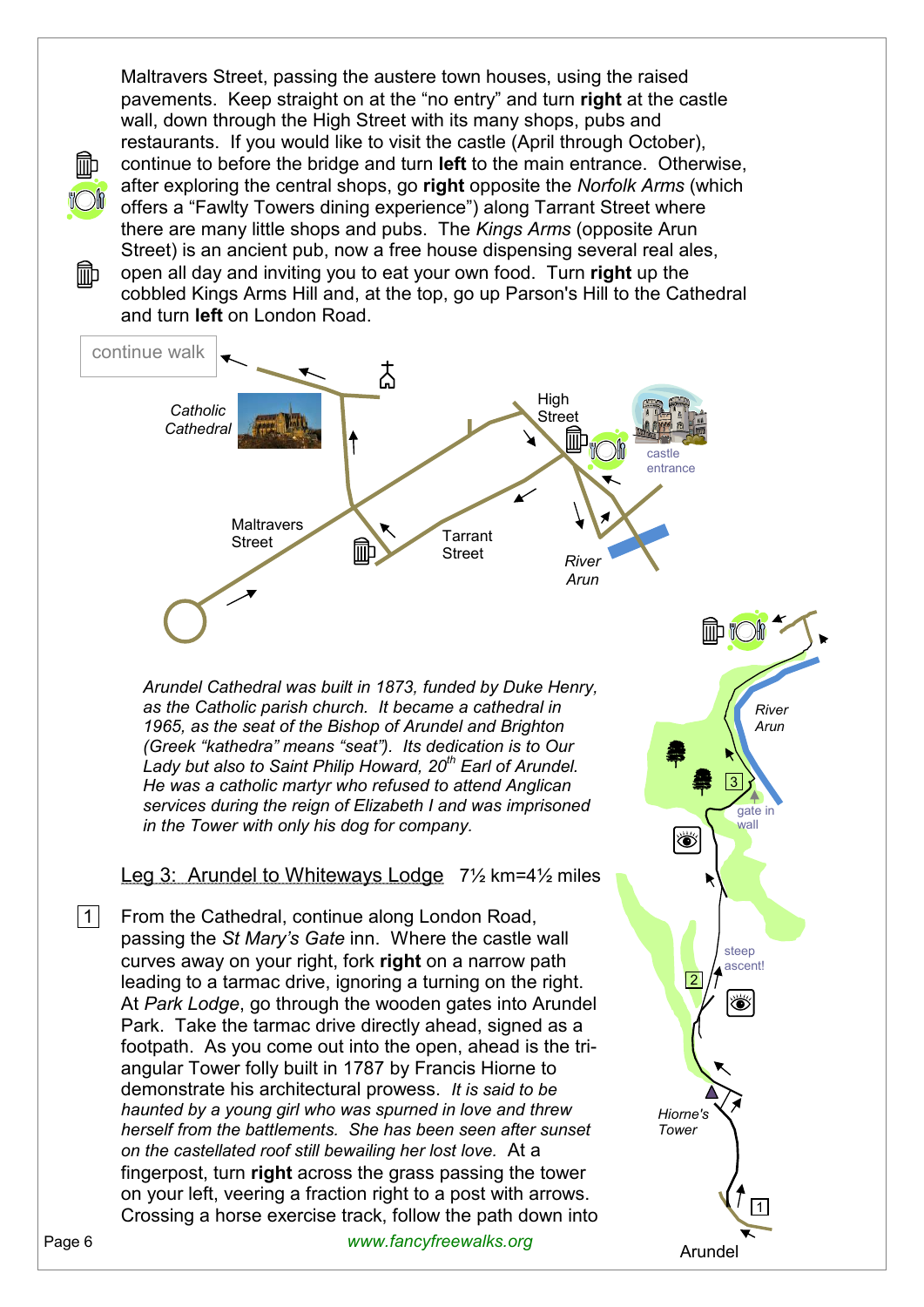woods. At another fingerpost, go **left** via a stile [Mar 2022: now a kissinggate, as several in these two sections] on a chalky track. You have great views into the semi-circular valley on your right, showing why this park is so popular with walkers. Your path enters trees and very gradually descends. Your path ahead can be seen ascending the hilly slope. At a saddle point, fork **right** to another fingerpost where another path meets you, coming from Swanborough Lake. Here, your route abandons the nice level path ahead and instead veers **left** very steeply uphill, aiming to pass the wood on your left. *This ascent is mercifully short but rewards you soon with a wonderful high path with views all around.*

 $|2|$  Near the top, your path takes you over a stile and on a lush green path ahead, with rearward views to the sea and the Tower. In 500m, you pass a grove of Macedonian oaks. The path continues straight ahead over a stile under another grove of oaks called "Toad Hall". *You are on part of the Monarch's Way, a 990-km footpath from Worcester (where Charles II was defeated) to Shoreham-by-Sea.* The path rises to join a track running beside the fenced wood on your right. When the path comes over the brow of the 8 hill you have stunning views north to the winding Arun and towards Pulborough. Keep ahead in the direction of some white cliffs to a fingerpost and here go over a stile or through the gate beside it. Follow the (very rugged and rubbly) stony path downhill. In 250m, at a 3-way junction, turn sharp **right**. Shortly after, as you come to the open hillside, turn **left** at a fingerpost on a narrow path running beside trees on your left, still on the Monarch's Way. The path winds its way down through trees and shrubs and over roots. Where you reach the corner of a flint wall, keep ahead with the wall on your right. Shortly, at a marker post, go **right** through an old kissing-gate, thus leaving the Park.

 3 Turn **left** beside the River Arun [Mar 2022: care! slippery]. You will be following the river for over 1 km. Always keep to the main path which stays within a rod cast of the river. On your left soon are the chalk cliffs of Houghton Hill and across the river is North Stoke. At a 3-way fingerpost, ignore a footpath left up steps. In another 400m or so, your path finally bends left through the smaller of two metal gates. Go up the rough lane, past many thatched cottages in the village of Houghton. At the main road, the B2139, turn **left**, arriving in 150m at the *George and Dragon*.

*Founded in 1292, the "George and Dragon" at Houghton may be the oldest pub in England. Charles II stopped here for a pint on 14 Oct 1651 en route for the Continent after hiding in an oak tree following defeat at Worcester. This is a perfect final pit-stop before the end of the walk, being typical in its cosy bar, its décor and low ceilings but not olde-worldy to a tiresome degree. The modern terrace has comfortable seating with a view of the countryside. It has an excellent menu and, to wash it down, two Ringwood ales plus one Brakspear. The pub closes on Sunday at 9pm and stops serving food at 8pm.*